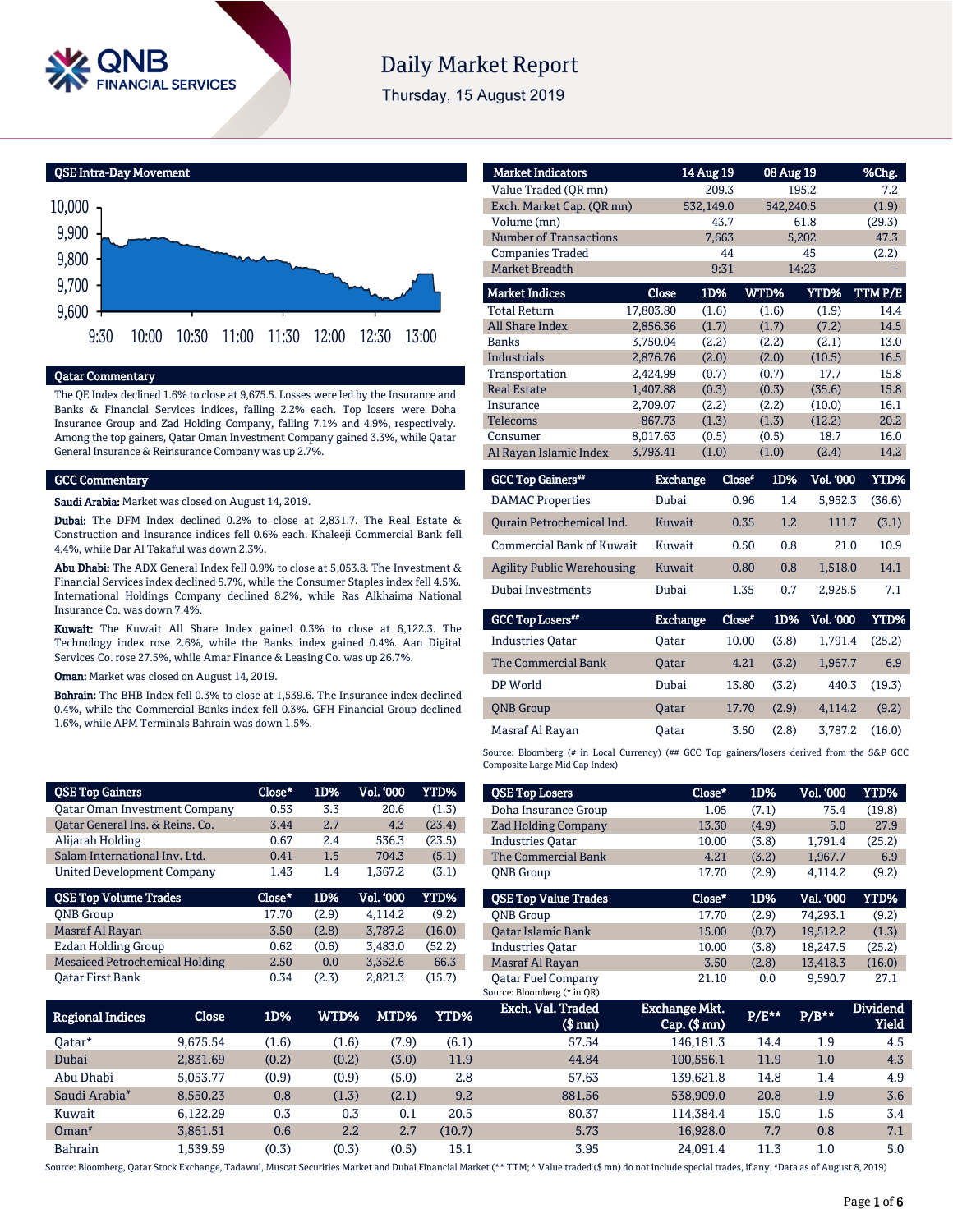# Qatar Market Commentary

- The QE Index declined 1.6% to close at 9,675.5. The Insurance and Banks & Financial Services indices led the losses. The index fell on the back of selling pressure from non-Qatari shareholders despite buying support from Qatari and GCC shareholders.
- Doha Insurance Group and Zad Holding Company were the top losers, falling 7.1% and 4.9%, respectively. Among the top gainers, Qatar Oman Investment Company gained 3.3%, while Qatar General Insurance & Reinsurance Company was up 2.7%.
- Due to the short business week after the Eid Holiday, traded volumes fell on Wednesday by 29.3% to 43.7mn from 61.8mn on Thursday. Further, as compared to the 30-day moving average of 58.5mn, volume for the day was 25.2% lower. QNB Group and Masraf Al Rayan were the most active stocks, contributing 9.4% and 8.7% to the total volume, respectively.

| <b>Overall Activity</b>    | Buy %* | Sell %* | Net (QR)          |
|----------------------------|--------|---------|-------------------|
| Oatari Individuals         | 28.41% | 13.57%  | 31.068.004.97     |
| <b>Oatari Institutions</b> | 21.36% | 3.31%   | 37,774,286.19     |
| Oatari                     | 49.77% | 16.88%  | 68,842,291.15     |
| <b>GCC</b> Individuals     | 1.13%  | 0.79%   | 692,695.60        |
| <b>GCC</b> Institutions    | 1.34%  | 0.55%   | 1,649,340.88      |
| <b>GCC</b>                 | 2.47%  | 1.34%   | 2,342,036.48      |
| Non-Oatari Individuals     | 7.56%  | 6.58%   | 2.056.077.96      |
| Non-Oatari Institutions    | 40.21% | 75.19%  | (73, 240, 405.59) |
| Non-Oatari                 | 47.77% | 81.77%  | (71, 184, 327.63) |

Source: Qatar Stock Exchange (\* as a % of traded value)

# Earnings Releases and Global Economic Data

#### Earnings Releases

| <b>Company</b>                                  | Market         | <b>Currency</b> | Revenue (mn)<br>202019   | % Change<br>YoY          | <b>Operating Profit</b><br>(mn) 2Q2019 | % Change<br>YoY          | <b>Net Profit</b><br>$(mn)$ 2Q2019 | % Change<br>YoY |
|-------------------------------------------------|----------------|-----------------|--------------------------|--------------------------|----------------------------------------|--------------------------|------------------------------------|-----------------|
| <b>SHUAA Capital</b>                            | Dubai          | <b>AED</b>      | 47.5                     | 54.4%                    |                                        |                          | $-31.6$                            | N/A             |
| Dubai Islamic Insurance and Reins, Co.          | Dubai          | <b>AED</b>      | $\overline{\phantom{0}}$ | $\qquad \qquad$          | -                                      | $\overline{\phantom{0}}$ | 3.0                                | $-44.8%$        |
| <b>Amanat Holdings</b>                          | Dubai          | <b>AED</b>      | $\overline{\phantom{0}}$ | $\overline{\phantom{0}}$ | $\overline{\phantom{0}}$               | $\overline{\phantom{0}}$ | 14.4                               | 7.4%            |
| Al Safwa Mubasher Financial Serv."              | Dubai          | <b>AED</b>      | 5,016.2                  | 1.5%                     | -                                      | $\overline{\phantom{0}}$ | 60.2                               | N/A             |
| Damac Properties Dubai Co.                      | Dubai          | <b>AED</b>      | 971.1                    | $-45.7%$                 | 53.0                                   | $-87.3%$                 | 50.6                               | $-86.6%$        |
| <b>Arabtec Holding</b>                          | Dubai          | <b>AED</b>      | 2,185.8                  | $-8.6%$                  | -                                      | $\qquad \qquad$          | 26.1                               | $-47.3%$        |
| <b>Emaar Development</b>                        | Dubai          | <b>AED</b>      | 2,896.8                  | $-22.2%$                 |                                        | $\overline{\phantom{0}}$ | 631.3                              | $-36.7%$        |
| <b>Emaar Properties</b>                         | Dubai          | <b>AED</b>      | 5,674.7                  | $-7.2%$                  | -                                      | -                        | 1,368.8                            | $-14.8%$        |
| <b>Gulf Pharmaceutical Industries</b>           | Abu Dhabi      | <b>AED</b>      | 100.1                    | $-65.9%$                 | $-86.8$                                | N/A                      | $-94.8$                            | N/A             |
| Abu Dhabi Ship Building Co. <sup>#</sup>        | Abu Dhabi      | <b>AED</b>      | 71.5                     | $-40.3%$                 | -                                      | $\qquad \qquad$          | 0.8                                | N/A             |
| <b>International Financial Advisors</b>         | Kuwait         | <b>KD</b>       | $\overline{\phantom{0}}$ | ۰                        |                                        |                          | $-2.0$                             | N/A             |
| Agility The Public Warehousing Co. <sup>#</sup> | Kuwait         | <b>KD</b>       | 775.0                    | 2.5%                     | 64.4                                   | 12.8%                    | 41.9                               | 7.7%            |
| <b>APM Terminals Bahrain</b>                    | <b>Bahrain</b> | <b>BHD</b>      | 9.2                      | 4.8%                     | 2.5                                    | 15.1%                    | 2.2                                | 4.5%            |

Source: Company data, DFM, ADX, MSM, TASI, BHB. ( #Values in thousands)

## Global Economic Data

| <b>Date</b> | <b>Market</b> | Source                                   | <b>Indicator</b>                     | Period   | Actual  | <b>Consensus</b> | <b>Previous</b> |
|-------------|---------------|------------------------------------------|--------------------------------------|----------|---------|------------------|-----------------|
| 08/14       | US            | Mortgage Bankers Association             | <b>MBA Mortgage Applications</b>     | 9-August | 21.7%   | -                | 5.3%            |
| 08/14       | <b>UK</b>     | UK Office for National Statistics        | <b>CPI MoM</b>                       | July     | 0.0%    | $-0.1%$          | 0.0%            |
| 08/14       | UK            | UK Office for National Statistics        | <b>CPI YoY</b>                       | July     | 2.1%    | 1.9%             | 2.0%            |
| 08/14       | <b>UK</b>     | UK Office for National Statistics        | <b>CPI Core YoY</b>                  | July     | 1.9%    | 1.8%             | 1.8%            |
| 08/14       | EU            | Eurostat                                 | GDP SA OoO                           | 202019   | 0.2%    | 0.2%             | 0.2%            |
| 08/14       | <b>EU</b>     | Eurostat                                 | <b>GDP SA YoY</b>                    | 202019   | 1.1%    | 1.1%             | 1.1%            |
| 08/14       | EU            | Eurostat                                 | <b>Industrial Production SA MoM</b>  | June     | $-1.6%$ | $-1.5%$          | 0.8%            |
| 08/14       | <b>EU</b>     | Eurostat                                 | <b>Industrial Production WDA YoY</b> | June     | $-2.6%$ | $-1.5%$          | $-0.8%$         |
| 08/14       | Germany       | German Federal Statistical Office        | GDP SA OoO                           | 202019   | $-0.1%$ | $-0.1%$          | 0.4%            |
| 08/14       | Germany       | <b>German Federal Statistical Office</b> | <b>GDP NSA YoY</b>                   | 202019   | $0.0\%$ | $-0.3%$          | 0.8%            |
| 08/14       | Germany       | German Federal Statistical Office        | <b>GDP WDA YoY</b>                   | 202019   | 0.4%    | 0.1%             | 0.9%            |
| 08/14       | France        | <b>INSEE National Statistics Office</b>  | <b>CPI MoM</b>                       | July     | $-0.2%$ | $-0.2%$          | $-0.2%$         |
| 08/14       | France        | <b>INSEE National Statistics Office</b>  | <b>CPI YoY</b>                       | July     | 1.1%    | 1.1%             | 1.1%            |

Source: Bloomberg (s.a. = seasonally adjusted; n.s.a. = non-seasonally adjusted; w.d.a. = working day adjusted)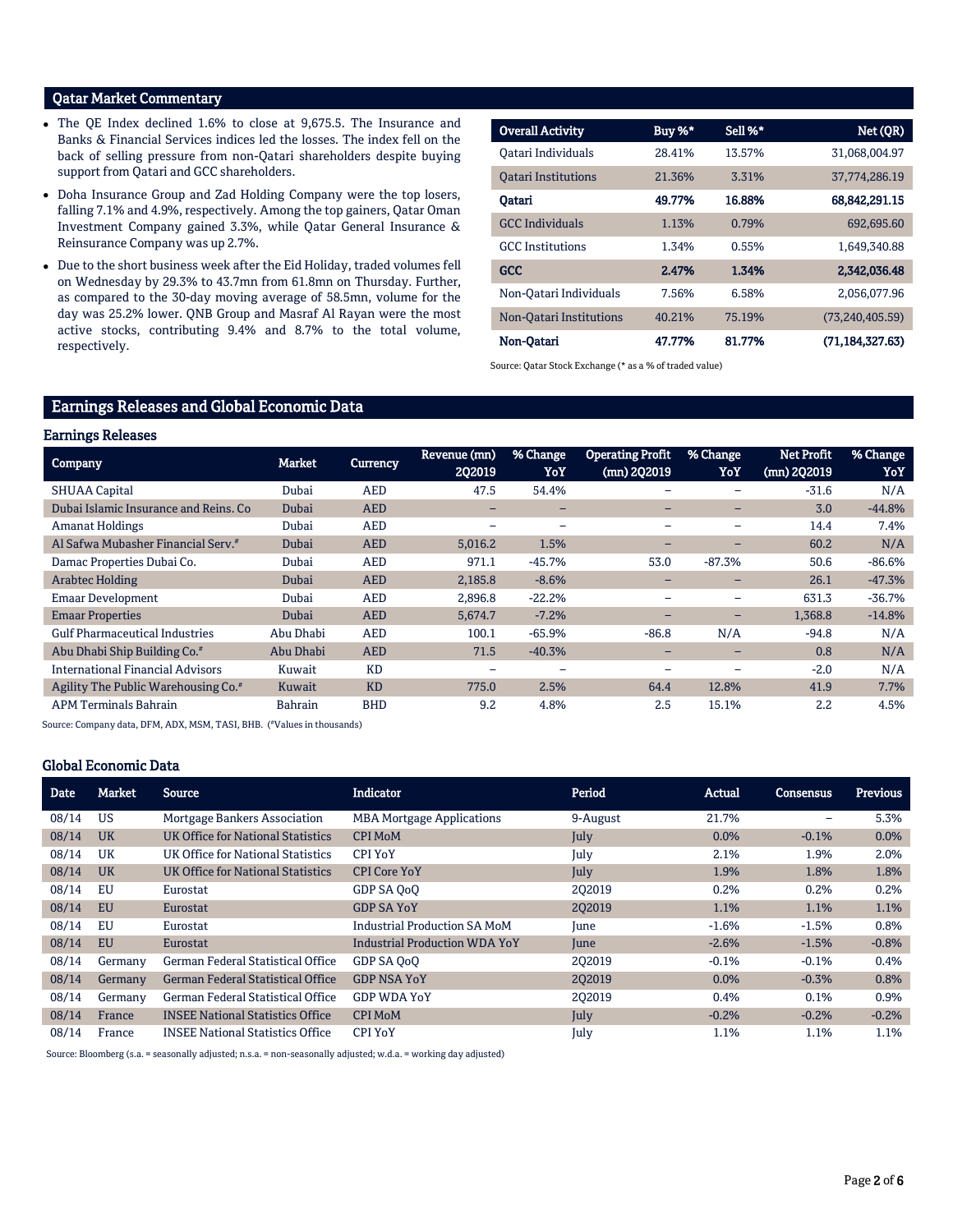#### News

#### Qatar

- QCB: Qatar promotes fintech to become regional center for new, cost-effective technologies – The government is actively promoting Qatar as a regional center for financial technology (fintech) as new, cost-effective technologies are becoming increasingly prominent worldwide, the Qatar Central Bank (QCB) stated in its 10th Financial Stability Review. The QCB, the FSR stated, is striving to protect and promote the financial sector in Qatar, making it not only capable of facing the challenges but turning them into potential growth opportunities. "Qatar has recognized financial technology (fintech) as a primary tool for achieving long-term development goals for the financial sector," according to HE the QCB Governor, Sheikh Abdulla bin Saoud Al-Thani. Under Qatar's Second Strategic Plan for Financial Sector Regulation 2017-22, fintech has been recognized as a primary tool for achieving long-term development goals for the financial sector. The blockchain, also called distributed ledger technology (DLT), is an open, distributed database that can record transactions among parties efficiently and in a verifiable and permanent way. (Gulf-Times.com)
- QSE readies infrastructure to admit new firms, instruments The Qatar Stock Exchange (QSE), which has become a focus of interest for many foreign investment portfolios from the US, Europe and Asia, has readied its infrastructure to admit new companies and instruments. "The QSE, the region's largest emerging market and the second largest in terms of market capitalization, has maintained its position in 2018 and has become a focus of interest for many foreign investment portfolios including US, European and Asian as well as local investors, citizens and residents," said HE Ali Al Kuwari, Minister of Commerce & Industry as well as QSE's Chairman. He also said the QSE, whose average daily trade turnover stands at QR275.11mn, plays a pivotal role in encouraging family and private companies to transform into public shareholding companies which in turn will support the national economy. Stressing that the QSE has made great strides in promoting investment awareness among existing and potential investors in the market, he said the promotion of local investment awareness is based on a set of pillars aimed at promoting sound and best practices for sustainable investments. The foreign ownership limit increase has strengthened the position of the Qatari companies listed on MSCI and S&P emerging markets indices and the FTSE Russell secondary emerging market index. Chief executive Rashid bin Ali Al-Mansoori highlighted the QSE's commitment to encouraging further listings of Qatari companies. (Gulf-Times.com)
- QVC protects Nepali job seekers' rights, ensures their welfare The Qatar Visa Centre (QVC) in Kathmandu has had multiple benefits for Nepali citizens looking to move to Qatar for employment, a senior official has said. These include ensuring transparency in the employment visa procedures, achieving the welfare of workers and protecting their rights, among others, according to Hem Bahadur Gurung, CEO of the Kathmandu QVC. The centre was opened in May this year as part of the

Qatari authorities' efforts to facilitate and streamline procedures for bringing expatriates to Qatar. Nepal is the fifth country to have a QVC, with similar centers opened in Sri Lanka, Bangladesh, Pakistan and India. (Gulf-Times.com)

# **International**

- Recession warnings pile up for battered global economy Another day, another round of bad news highlighting the risk that the global economy is headed for a serious downturn. China reported the weakest growth in industrial output since 2002. Germany's economy shrank as exports slumped, and Euro-area production plunged the most in more than three years as the overall expansion cooled. US and UK bond markets sent their biggest recession warnings since the global financial crisis. News from the economic giants dented the market relief in the wake of US President Donald Trump's decision to delay some tariffs on Beijing. European stocks declined and bonds rose. The gap between two-year and 10-year government debt in both the UK and US fell below zero, a shift that typically predates a contraction. With trade spats, cooling global demand and geopolitical crises all coalescing to hit growth, the world economy is heading for its weakest expansion since the financial crisis. Central banks have rushed in to provide support, with the US Federal Reserve among those cutting interest rates in recent weeks. The European Central Bank is widely expected to follow next month. The downturn is also ramping up pressure on governments to step up to the plate with fiscal stimulus. The impact of trade tensions "on business uncertainty in terms of sapping export confidence and investment is bad, and that's persisting," said Mike Gallagher, Head of Strategy at Continuum Economics in London. "The broader thrust is still negative for the global economy as far as the trade position is concerned." (Peninsula Qatar)
- UK's inflation unexpectedly overshoots BoE target in July Britain's inflation rate unexpectedly overshot the Bank of England's (BoE) 2% target on Wednesday, raising the cost of living even before sterling's slide has had much chance to feed into consumer prices. Annual consumer price inflation rose to a three-month high of 2.1% in July from 2.0% in June, the Office for National Statistics stated, bucking the average expectation in a Reuters poll of economists for a fall to 1.9%. The older measure of retail price inflation - which this month will determine increases in many rail fares for 2020 - edged down to 2.8% from 2.9%, in line with forecasts. Earlier this month the BoE predicted consumer price inflation would fall to a threeyear low below 1.6% in the final quarter of this year, reflecting lower oil prices and government caps on household energy bills. This is despite a sharp fall in the value of sterling, which has gathered pace since Boris Johnson became Prime Minister last month with the promise to take Britain out of the European Union on October 31, even if that means leaving without a divorce deal. Sterling weakened by 2.4% against a basket of major currencies in July, and this month the pound sank to its lowest since October 2016. Businesses fear a no-deal Brexit will create major disruption at ports, further pushing up the cost of imports. (Reuters)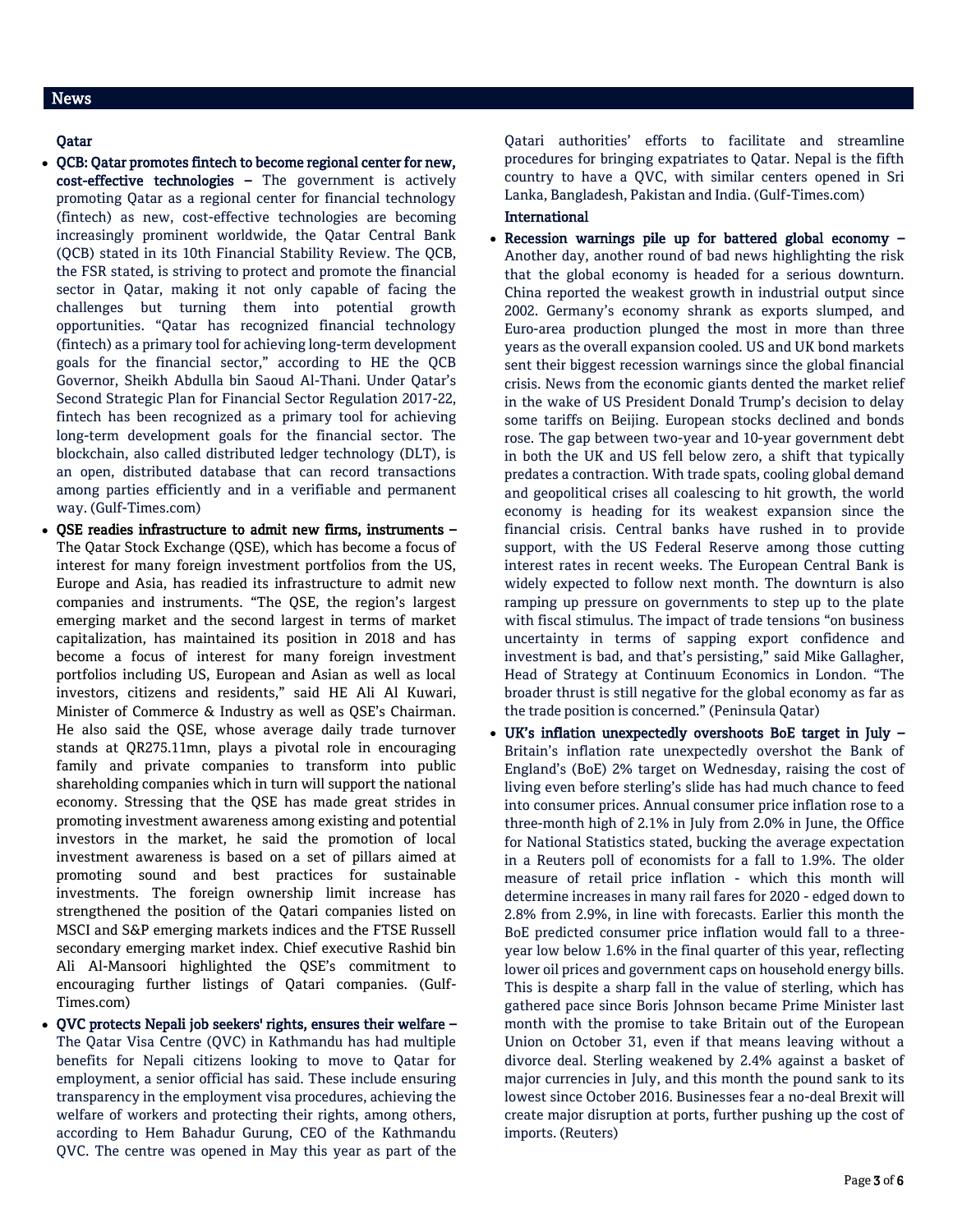- Eurozone's GDP slows in second-quarter as growth in Germany shrinks – The Eurozone's GDP barely grew in the second quarter of 2019, data showed on Wednesday, as economies across the bloc lost steam and the largest, Germany, contracted thanks to a global slowdown driven by trade conflicts and uncertainty over Brexit. European Union statistics office Eurostat stated GDP growth in the 19-country Eurozone was 0.2% in the second quarter versus the previous quarter, a slowdown from 0.4% in the first three months of 2019. The GDP flash estimates numbers, including YoY growth of 1.1% from the second quarter of 2019, were in line with economists' forecasts. German GDP fell 0.1% QoQ, Germany's Federal Statistics Office stated earlier on Wednesday. The annual growth rate in Europe's largest economy slowed to 0.4% in the second quarter from 0.9% in the first. A global slowdown has affected growth across Western Europe, but Germany's traditionally exportreliant economy has been particularly vulnerable. (Reuters)
- German government still sees economy growing slightly in 2019 despite second-quarter contraction – Chancellor Angela Merkel's government still believes the German economy will grow slightly this year despite contracting in the second quarter, a spokeswoman said on Wednesday, adding that the government did not think further stimulus was necessary. "As the chancellor has already laid out, the government does not currently see any need for further measures to stabilize the economy - the fiscal policy of the German government is already expansive," a government spokeswoman said. Economy Minister Peter Altmaier had said earlier on Wednesday that Germany was not yet in a recession and could avoid one if it took the right measures. (Reuters)
- Japan's Finance Minister Aso says he hopes markets will calm down - Japanese Finance Minister Taro Aso said on Thursday that volatility was high in financial markets and that he hoped markets would calm down. Various factors are behind market moves including the US-China trade war, Aso told reporters after a cabinet meeting. Aso also said there was no change to the government's plan to raise the sales tax in October, when asked if recent bond yield moves could affect the plan. (Reuters)
- China's new home prices firm but momentum slows in some parts – China's new home prices rose in July as the property sector held up as one of the few bright spots in the slowing economy, although momentum flagged in some markets as persistent curbs hit speculative investment. Average new home prices in China's 70 major cities rose 0.6% in July from the previous month, unchanged from June and marking the 51st straight month of gains, according to Reuters calculations based on National Bureau of Statistics (NBS) data on Thursday. The majority of the 70 cities surveyed by the NBS still reported a monthly price increase for new homes, although the number of cities fell to 60 in July from 63 cities in June. The property sector directly impacts over 40 industries in China and a fast deterioration would risk adding to pressure the economy, which is slowing due to weak domestic demand and an escalating trade war with the US. The Chinese government has clamped down on speculative investment in the housing market since 2016 to prevent a sharp correction as prices soared. There have also been growing concerns that high house prices are pushing

up the cost of business and restricting consumer spending. On a YoY basis, home prices rose at their weakest pace this year in July by 9.7%, slowing from a 10.3% gain in June. (Reuters) Regional

- GCC economic growth seen at 3.2% in 2020 GCC's economic growth is projected to reach 3.2% in 2020 and stabilize to 2.7% in 2021 as compared to 2.1% in 2019, according to the organizers of the upcoming Gulf Trade Finance Summit in Dubai, citing a World Bank report. To facilitate the rising wave of economic progress and build on the immense success of the first edition, Organized by QNA International, the second Annual Gulf Trade Finance Summit 2019 will take place on September 17 and 28 at Intercontinental Festival City – Dubai under the theme – Disrupting Trade Finance - Beyond Borders. According to a study, trade in the MENA region is expected to grow 131% over 2012 to 2026, faster than global trade, which is estimated to increase 86% over the same period. (Zawya)
- Saudi steel demand recovers from three-year slump Steel demand in Saudi Arabia recovered in 2019 for the first time since 2016 on the back of an upswing in public projects, a newspaper reported. The world's largest oil exporter consumed about 2.6mn tons of steel in the first half of 2019 and demand is projected to reach 4.4mn tons through the year compared with 4.2mn tons in 2018, the Arabic language daily Aleqtisadia stated, quoting Ahmed Al-Hussein, steel supply director at Saudi Arabia's National Committee for Steel Industry. Hussein said, "Steel demand in Saudi Arabia has reversed a downward trend since 2016 and is expected to continue recovery through 2019. I believe we are ahead of a new period of growth in the steel industry in the Kingdom due to a recovery in the construction sector thanks to the large projects approved by the government within Vision 2030." (Zawya)
- Bank of Sharjah to plan \$500mn bond sale to repay debt Bank of Sharjah plans to issue Dollar-denominated bonds later this year to help the UAE lender repay existing debt. The company wants to raise about \$500mn in a sale likely to take place in September or October, according to sources. The bank, based in the Emirate of Sharjah, is waiting for regulatory approval and will use the proceeds to help settle notes maturing in June next year. "We are exploring multiple options for an issue of senior unsecured securities, including private placements and a public deal, as well as in currencies such as the Swiss franc," Martin Edmonds, the treasurer at Bank of Sharjah said. The lender earlier this year got shareholder approval for a Tier I hybrid issuance, which typically combines characteristics of both debt and equity. Bank of Sharjah raised \$115mn last week from a private sale of three-year floating-rate notes, according to data compiled by Bloomberg. The securities were priced at 190 basis points over the three-month Libor, the data showed. In February 2017, it sold \$500mn of five-year bonds at a spread of 237 basis points over similar-dated US Treasuries. (Bloomberg)
- Abu Dhabi Consumer Price Index down 1.4% YoY in July The Consumer Price Index (CPI) decreased by 0.7% during the period January-July of 2019 compared with the same period of 2018, the index reached 111.1% for the period January-July of 2019, while it was 111.9% for the same period of 2018. The CPI decreased by 1.4% in July 2019 compared with July 2018, where the index reached 110.4% during July 2019, while it was 112.0%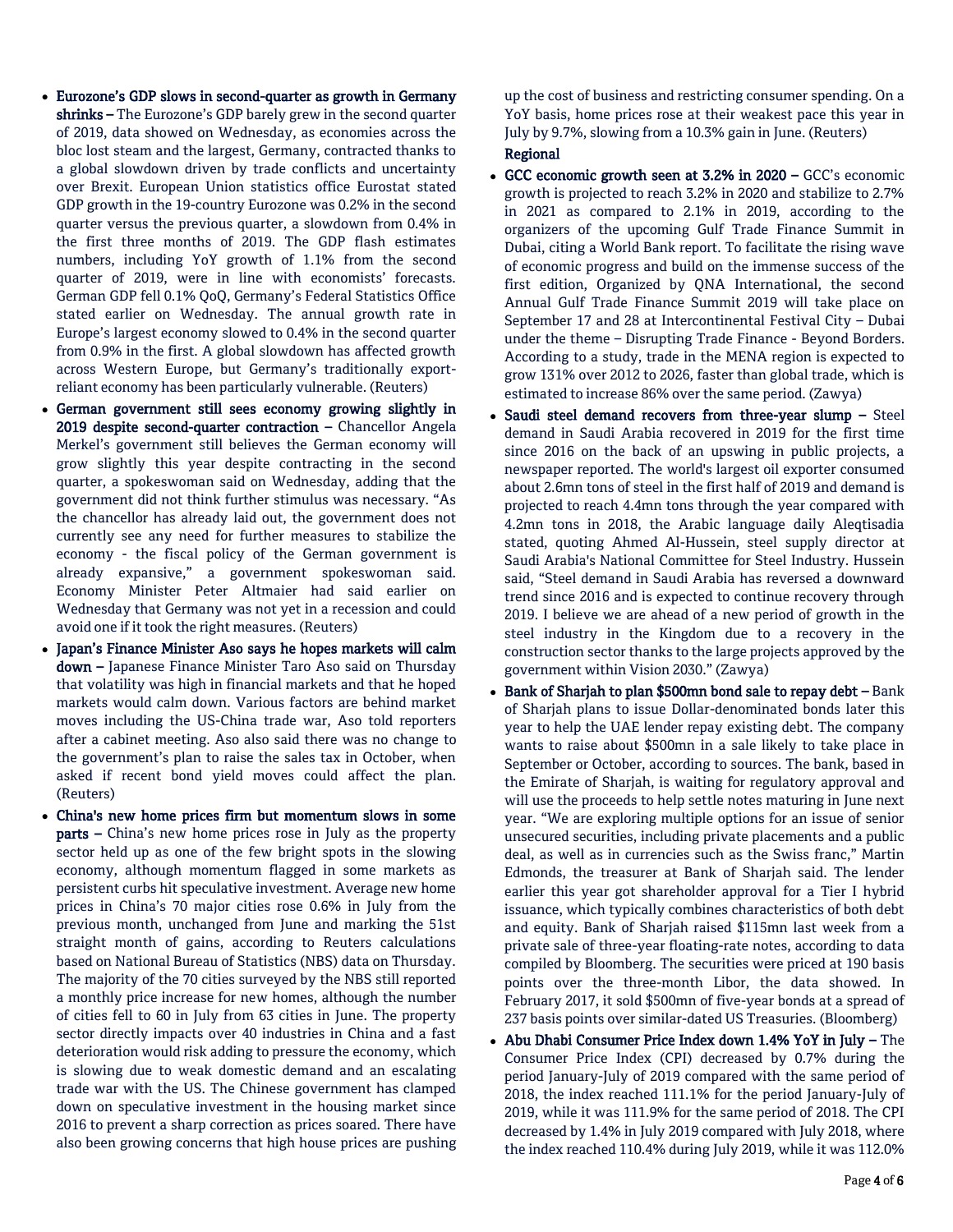in July 2018. The CPI decreased by 1.1% in July 2019 compared with June 2019, where the index reached 110.4% during July 2019, while it was 111.6% in June 2019. The decline in consumer prices during the period Jan -July 2019 compared with the same period of 2018, contributed to a decrease of 1.1% in consumer prices for households of the bottom welfare level, and 0.9% for the middle welfare level, and 0.4% for the top welfare level. The decline in consumer prices during the period Jan -July of 2019 compared with the same period of 2018, contributed to a decrease of 0.7% for citizen households and non -citizen households, and 1.2% for shared households. The 'Housing, water, electricity, gas and fuel' group contributed 166.6% to the overall decrease in the CPI during the period Jan -July of 2019 compared with the same period of 2018. Prices of this group have decreased by 3.6% over the same period. Prices of the 'Transport' group decreased by 6.0% during the period Jan -July of 2019 compared with the same period of 2018, and contributed 131.0% to the overall decrease. (Bloomberg)

- Oman 50 -Megawatt wind farm produces first power Oman's 50 -megawatt Dhofar Wind Power Project has started to generate electricity, The National newspaper reported, citing a statement from Abu Dhabi Future Energy Co. (Masdar). The wind farm has produced its first kilowatt hour of electricity and has been connected to Oman's national grid, according to The National. Masdar is developing the project with help from GE Renewable Energy and Spain's TSK, while the Abu Dhabi Fund for Development is financing it. An additional 12 wind turbines will be commissioned tested and connected by the end of the year and produce enough power to meet 7% of demand in the southern Dhofar region. (Bloomberg)
- BISB's net profit falls 17.8% YoY to BHD1.1mn in 2Q2019 Bahrain Islamic Bank (BISB) recorded net profit of BHD1.1mn in 2Q2019, registering decrease of 17.8% YoY. Total income from jointly financed assets rose 9.1% YoY to BHD14.2mn in 2Q2019. Total income fell 0.2% YoY to BHD10.3mn in 2Q2018. Total assets stood at BHD1,279.1mn at the end of June 30, 2019 as compared to BHD1,280.5mn at the end of June 30, 2018. Financing assets stood at BHD577.0mn ( -0.5% YTD), while placements from financial institutions stood at BHD147.0mn (+28.1% YTD) at the end of June 30, 2019. EPS came in at 1.06 fils in 2Q2019 as compared to 1.29 fils in 2Q2018. (Bahrain Bourse )
- Potential sale of Ahli United Bank and its subsidiary of their shareholding in Kuwait and Middle East Financial Investment Company – Ahli United Bank B.S.C. and its subsidiary, Ahli Unite d Bank K.S.C.P. have received an offer from Hamad Saleh Al Thekair to buy their combined shareholding in Kuwait and Middle East Financial Investment Company K.S.C.P., totaling 74.3% of the issued shares, subject to approval of the regulatory authorities. (Bahrain Bourse)